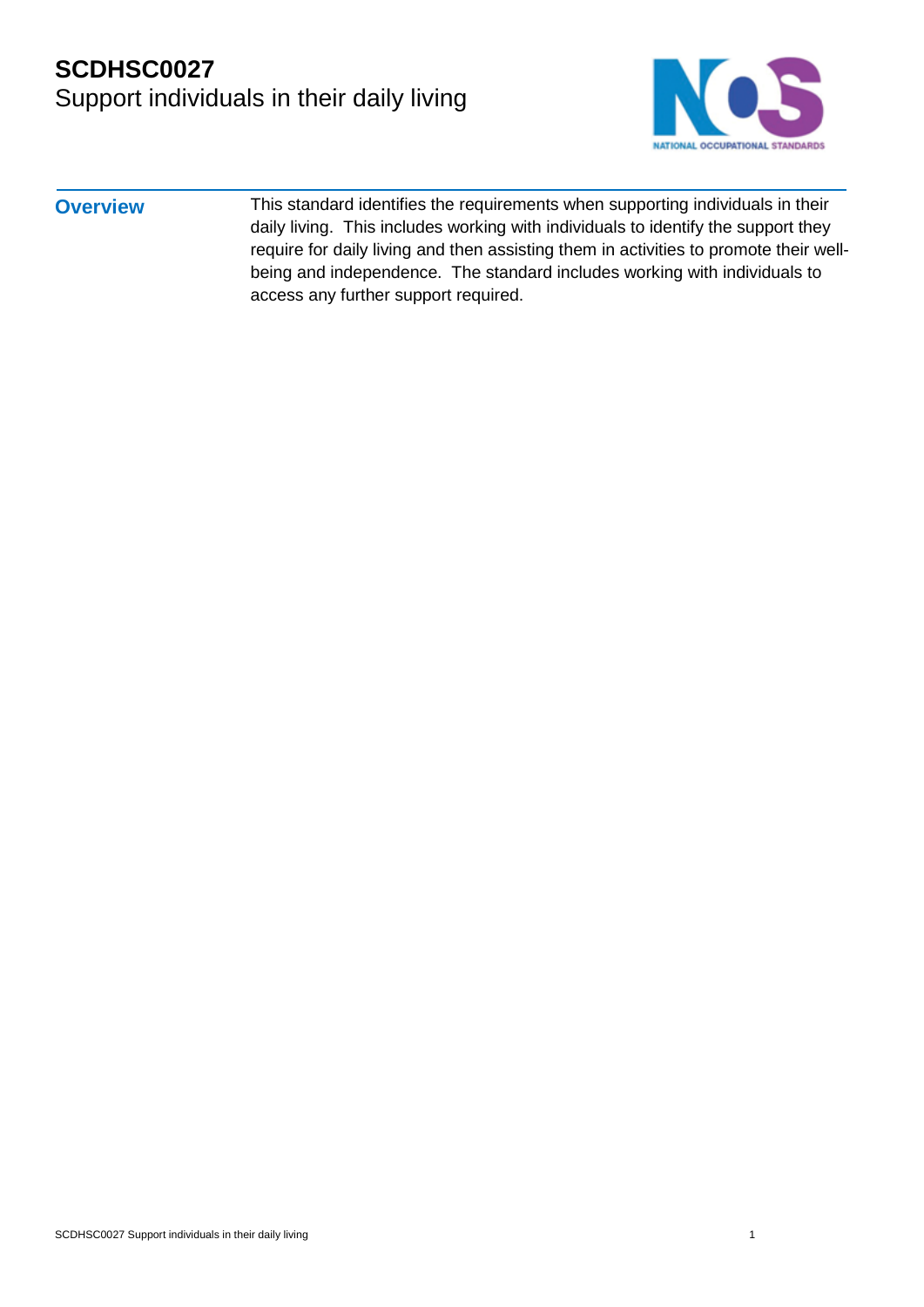Support individuals in their daily living

| <b>Performance</b>   |                 |                                                                                                                                                                                                                                                                    |
|----------------------|-----------------|--------------------------------------------------------------------------------------------------------------------------------------------------------------------------------------------------------------------------------------------------------------------|
| criteria             | living          | Work with individuals to agree the support they require for their daily                                                                                                                                                                                            |
| You must be able to: | P <sub>1</sub>  | work with the individual, key people and others to identify your<br>role in supporting the individual and the boundaries of your<br>involvement                                                                                                                    |
|                      | P <sub>2</sub>  | contribute to agreeing how any problems or areas of conflict that<br>arise will be addressed                                                                                                                                                                       |
|                      | P <sub>3</sub>  | support the individual to describe their daily lives and activities and<br>to clarify what they are able to do for themselves                                                                                                                                      |
|                      | P <sub>4</sub>  | support the individual to identify any groups and other people who<br>may be able to assist them                                                                                                                                                                   |
|                      | P <sub>5</sub>  | identify with the individual which aspects of their daily living they<br>need you to carry out for them and which they would like your<br>assistance with                                                                                                          |
|                      | P <sub>6</sub>  | support the individual to express their wishes about the types of<br>support they need from you and the time they prefer you to be<br>available                                                                                                                    |
|                      | P7              | seek additional support where you are unable to carry out the<br>activities identified by the individual                                                                                                                                                           |
|                      |                 | Assist individuals in activities to promote their well-being                                                                                                                                                                                                       |
| You must be able to: | P <sub>8</sub>  | confirm which aspects of the individual's daily life you will be<br>assisting them with and which you will be carrying out for them                                                                                                                                |
|                      | P <sub>9</sub>  | agree with the individual how they would like you to carry out the<br>aspects of their daily living for which you are responsible, taking<br>account of any risk assessments and working within legal and work<br>setting requirements and policies and procedures |
|                      | P <sub>10</sub> | assist the individual to carry out agreed aspects of their daily living<br>in ways that promote active participation and protect the individual<br>and yourself from the risk of infection                                                                         |
|                      | P11             | observe the individual while working to monitor any changes in<br>them                                                                                                                                                                                             |
|                      | P <sub>12</sub> | work with the individual to agree how any changes might affect the<br>assistance they require                                                                                                                                                                      |
|                      | P <sub>13</sub> | report on any changes in the preferences, needs and circumstances<br>of the individual and the affect these will have on your work<br>activities, within confidentiality agreements and according to legal<br>and work setting requirements                        |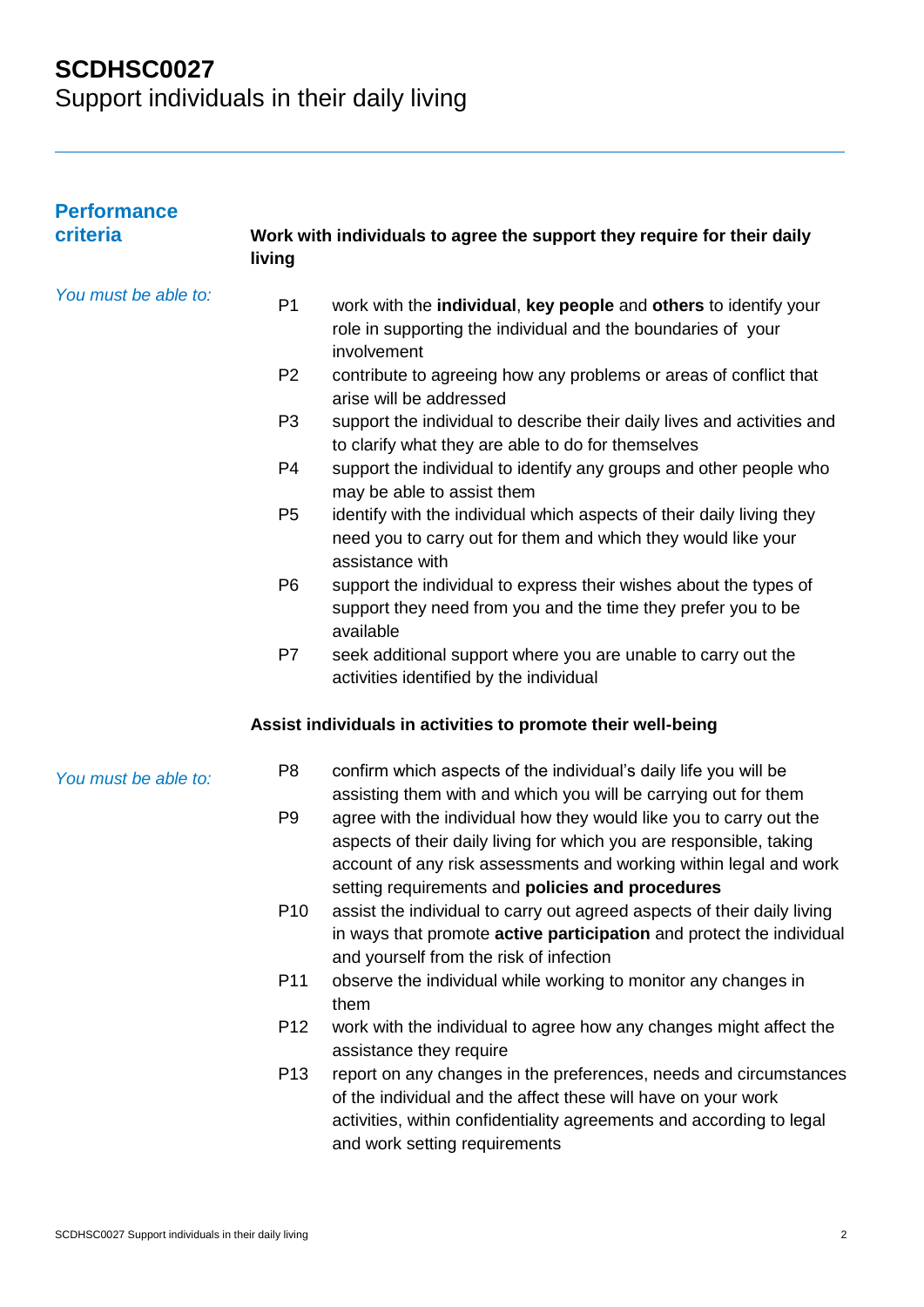### **Enable individuals to access other support to promote their well-being**

| You must be able to: | P <sub>14</sub> | work in ways that promote active participation when enabling the<br>individual to access further support to benefit their health and social<br>well-being                             |
|----------------------|-----------------|---------------------------------------------------------------------------------------------------------------------------------------------------------------------------------------|
|                      | P <sub>15</sub> | work with the individual, key people and others to identify further<br>support that will promote the individual's health and social well-<br>being                                    |
|                      | P <sub>16</sub> | contribute to agreeing which activities you will be responsible for<br>and which will be the responsibility of other people                                                           |
|                      | P17             | contribute to ensuring that the activities carried out by yourself and<br>others are co-ordinated effectively                                                                         |
|                      | P <sub>18</sub> | contribute to agreeing how you will work with the individual and<br>those who support them                                                                                            |
|                      | P <sub>19</sub> | contribute to agreeing how any problems or areas of conflict that<br>arise with additional support will be addressed                                                                  |
|                      | P <sub>20</sub> | carry out your agreed role in ways that promote active participation                                                                                                                  |
|                      | P21             | observe any changes in the support needs of the individual and how<br>this may affect the assistance they require                                                                     |
|                      | P22             | report on any changes in the support needs of the individual within<br>confidentiality agreements and according to legal and work setting<br>requirements and policies and procedures |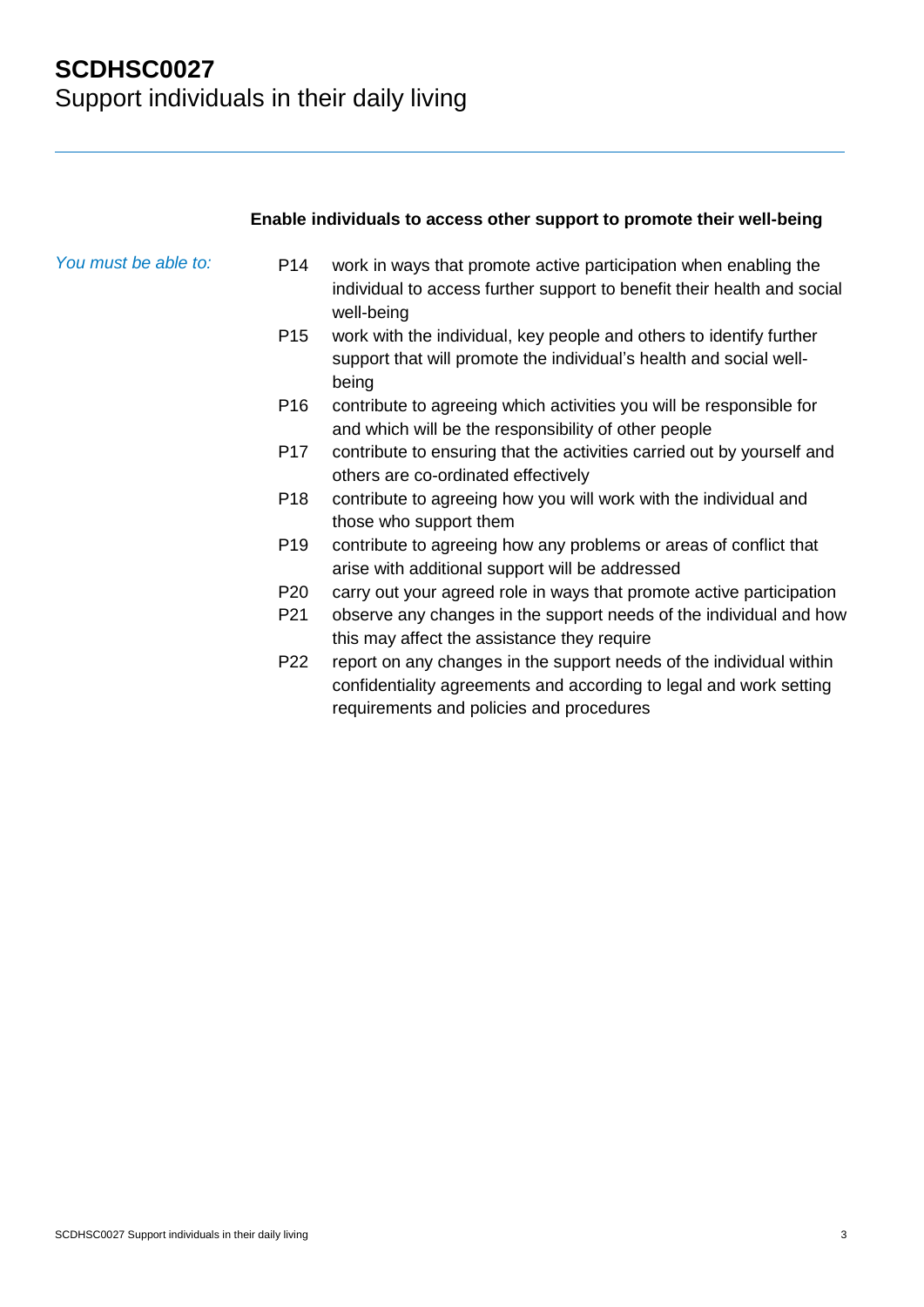Support individuals in their daily living

| <b>Knowledge and</b><br>understanding | <b>Rights</b>   |                                                                                                                            |
|---------------------------------------|-----------------|----------------------------------------------------------------------------------------------------------------------------|
| You need to know and<br>understand:   | K <sub>1</sub>  | work setting requirements on equality, diversity, discrimination and<br>human rights                                       |
|                                       | K <sub>2</sub>  | your role in supporting rights, choices, wellbeing and active<br>participation                                             |
|                                       | K <sub>3</sub>  | your duty to report anything you notice people do, or anything they<br>fail to do, that could obstruct individuals' rights |
|                                       | K4              | the actions to take if you have concerns about discrimination                                                              |
|                                       | K <sub>5</sub>  | the rights that individuals have to make complaints and be<br>supported to do so                                           |
|                                       |                 | How you carry out your work                                                                                                |
| You need to know and<br>understand:   | K <sub>6</sub>  | codes of practice, standards, frameworks and guidance relevant to<br>your work and the content of this standard            |
|                                       | K7              | the main items of legislation that relate to the content of this<br>standard within your work role                         |
|                                       | K <sub>8</sub>  | your own background, experiences and beliefs that may affect the<br>way you work                                           |
|                                       | K9              | your own roles and responsibilities with their limits and boundaries                                                       |
|                                       | K <sub>10</sub> | who you must report to at work                                                                                             |
|                                       | K11             | the roles and responsibilities of other people with whom you work                                                          |
|                                       | K <sub>12</sub> | how to find out about procedures and agreed ways of working in<br>your work setting                                        |
|                                       | K <sub>13</sub> | how to make sure you follow procedures and agreed ways of<br>working                                                       |
|                                       | K <sub>14</sub> | the meaning of person centred working and the importance of<br>knowing and respecting each person as an individual         |
|                                       | K <sub>15</sub> | the prime importance of the interests and well-being of the<br>individual                                                  |
|                                       | K <sub>16</sub> | the individual's cultural and language context                                                                             |
|                                       | K <sub>17</sub> | how to work in ways that build trust with people                                                                           |
|                                       | K <sub>18</sub> | how to work in ways that support the active participation of<br>individuals in their own care and support                  |
|                                       | K <sub>19</sub> | how to work in ways that respect individuals' dignity, personal<br>beliefs and preferences                                 |
|                                       | K <sub>20</sub> | how to work in partnership with people                                                                                     |
|                                       | K <sub>21</sub> | what you should do when there are conflicts and dilemmas in your<br>work                                                   |
|                                       | K22             | how and when you should seek support in situations beyond your                                                             |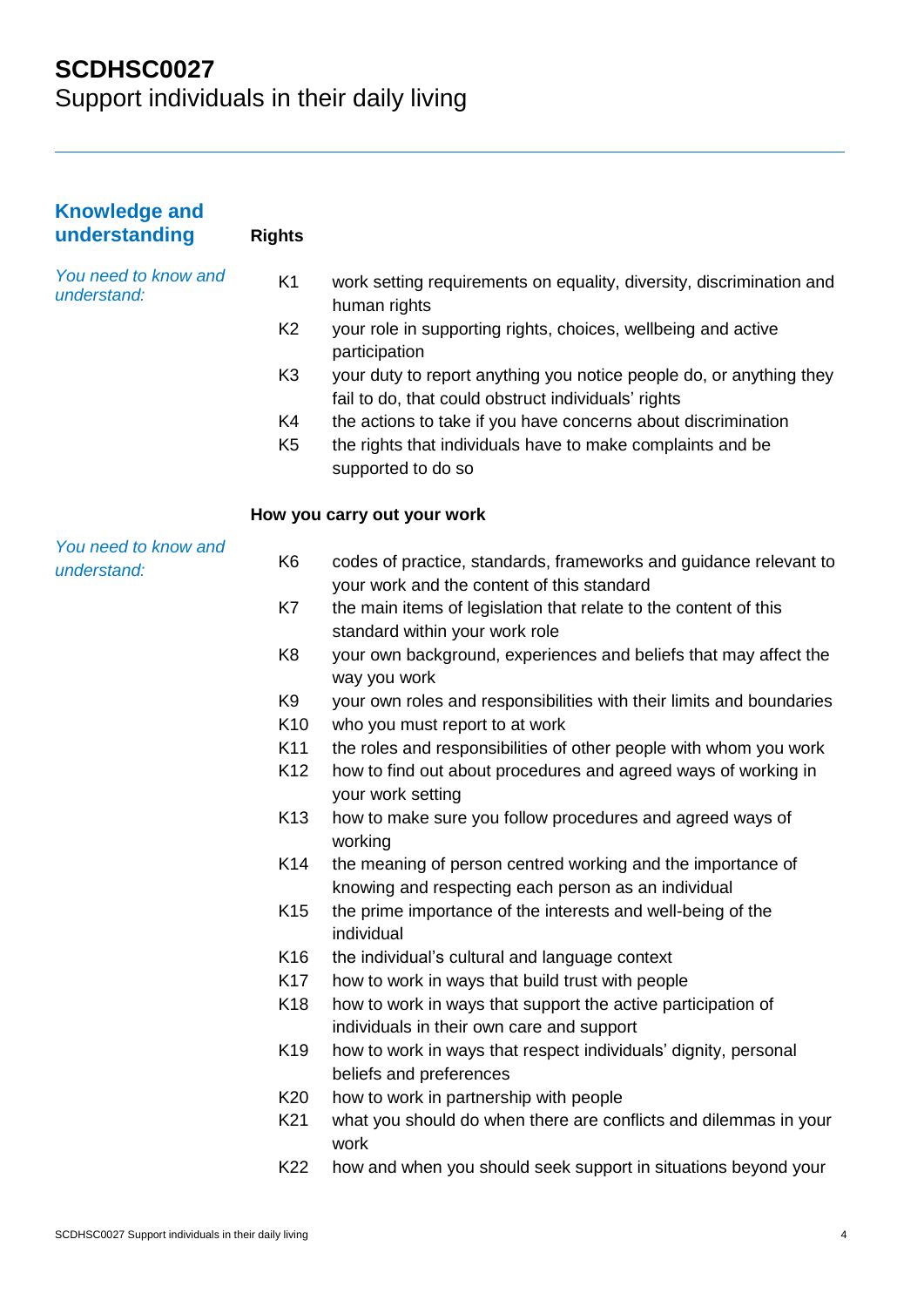# **SCDHSC0027** Support individuals in their daily living

|                                     |                          | experience and expertise                                                                                                   |  |
|-------------------------------------|--------------------------|----------------------------------------------------------------------------------------------------------------------------|--|
|                                     | Theory for practice      |                                                                                                                            |  |
| You need to know and<br>understand: | K <sub>23</sub>          | the factors that may affect the health, wellbeing and<br>development of individuals you care for or support                |  |
|                                     | K24                      | how these affect individuals and how they may affect different<br>individuals differently                                  |  |
|                                     | K <sub>25</sub>          | the main stages of human development                                                                                       |  |
| You need to know and                | <b>Communication</b>     |                                                                                                                            |  |
| understand:                         | K <sub>26</sub>          | factors that can have a positive or negative effect on the way people<br>communicate                                       |  |
|                                     | K27                      | different methods of communicating                                                                                         |  |
| You need to know and                |                          | Personal and professional development                                                                                      |  |
| understand:                         | K28                      | why it is important to reflect on how you do your work                                                                     |  |
|                                     | K <sub>29</sub>          | how to use your reflections to improve the way you work                                                                    |  |
|                                     | <b>Health and Safety</b> |                                                                                                                            |  |
| You need to know and<br>understand: | K30                      | your work setting policies and practices for health, safety and<br>security                                                |  |
|                                     | K31                      | practices that help to prevent and control infection in the context of<br>this standard                                    |  |
| You need to know and                | Safe-guarding            |                                                                                                                            |  |
| understand:                         | K32                      | the duty that everyone has to raise concerns about possible harm or<br>abuse, poor or discriminatory practices             |  |
|                                     | K33                      | signs and symptoms of harm or abuse                                                                                        |  |
|                                     | K34                      | how and when to report any concerns about abuse, poor or<br>discriminatory practice, resources or operational difficulties |  |
|                                     | K35                      | what to do if you have reported concerns but no action is taken to<br>address them                                         |  |
| You need to know and                |                          | <b>Handling information</b>                                                                                                |  |
| understand:                         | K36                      | legal requirements, policies and procedures for the security and<br>confidentiality of information                         |  |
|                                     | K37                      | work setting requirements for recording information and producing<br>reports including the use of electronic communication |  |
|                                     | K38                      | what confidentiality means                                                                                                 |  |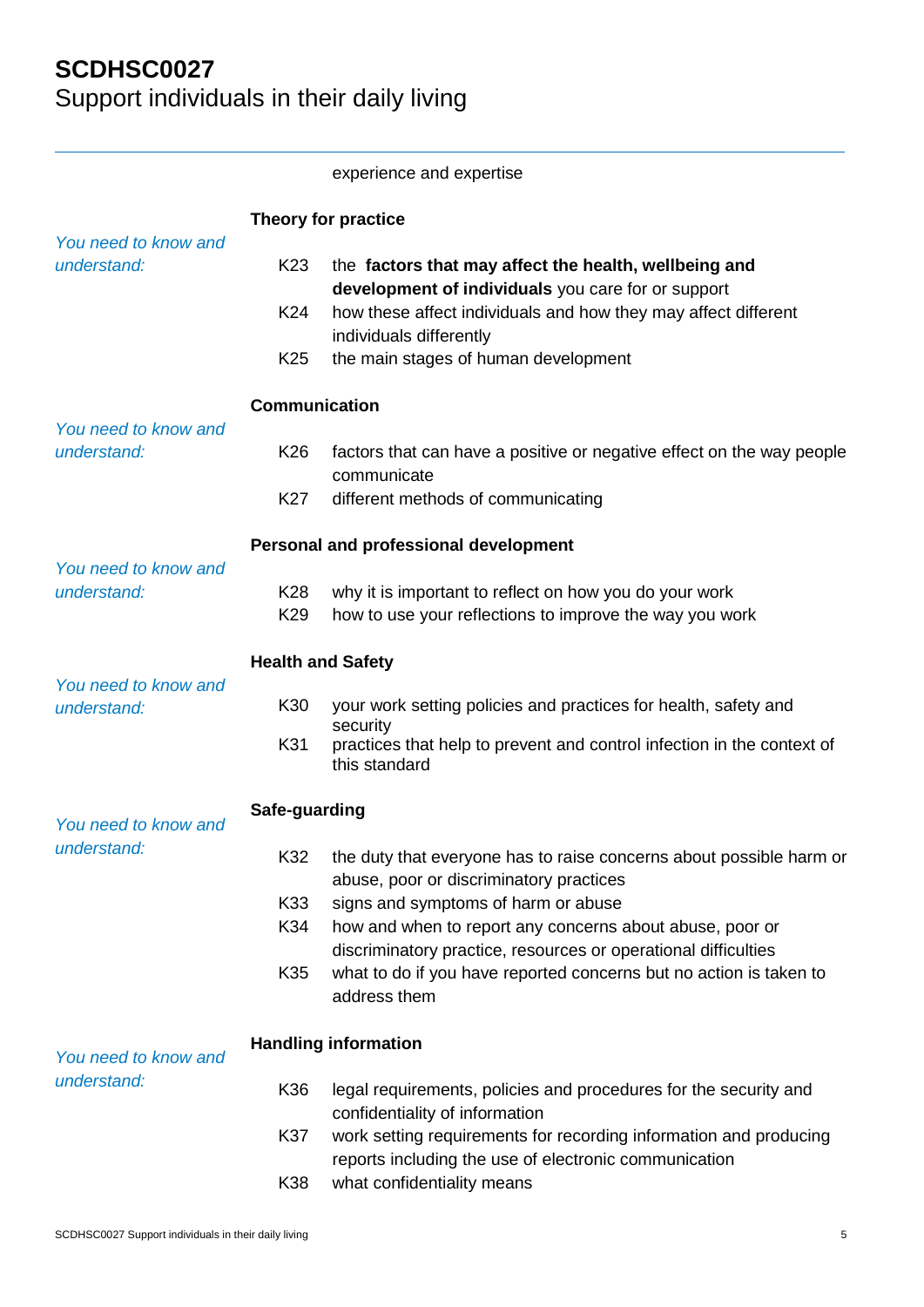# **SCDHSC0027** Support individuals in their daily living

|                      | K39<br>K40 | how to maintain confidentiality in your work<br>when and how to pass on information                                                                           |
|----------------------|------------|---------------------------------------------------------------------------------------------------------------------------------------------------------------|
|                      |            | <b>Specific to this NOS</b>                                                                                                                                   |
| You need to know and |            |                                                                                                                                                               |
| understand:          | K41        | the types of activities you may need to do to support individuals in<br>their daily living                                                                    |
|                      | K42        | the risks, dangers and difficulties associated with different<br>environments, equipment, materials and activities and in relation to<br>specific individuals |
|                      | K43        | key changes in the conditions and circumstances of individuals with<br>whom you work and actions to take in these circumstances                               |
|                      | K44        | types of additional resources and support that may assist<br>individuals in their daily living and how to access them                                         |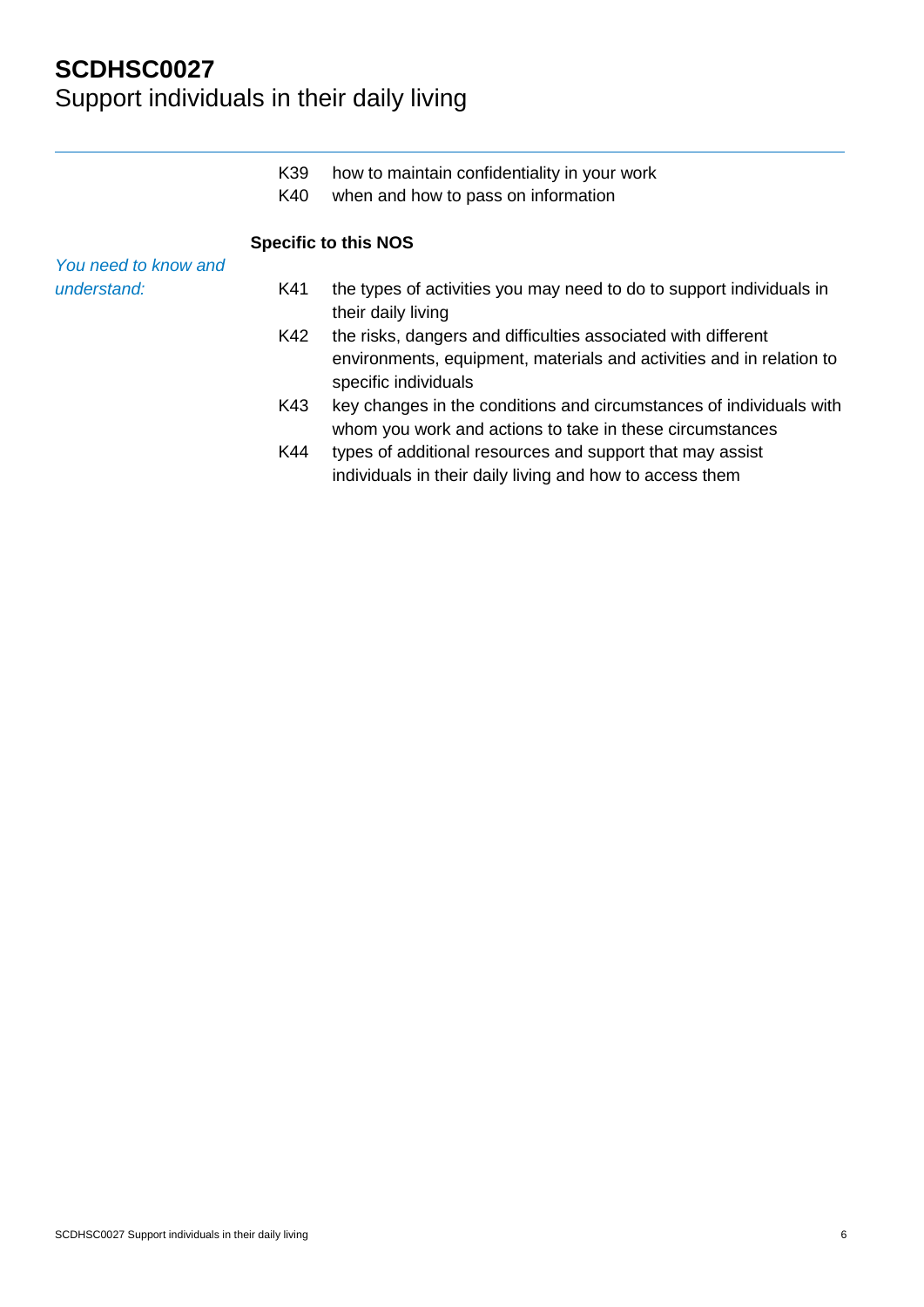Support individuals in their daily living

### **Additional Information**

**Scope/range related to performance criteria**

The details in this field are explanatory statements of scope and/or examples of possible contexts in which the NOS may apply; they are not to be regarded as range statements required for achievement of the NOS.

Note: Where an individual finds it difficult or impossible to express their own preferences and make decisions about their life, achievement of this standard may require the involvement of advocates or others who are able to represent the views and best interests of the individual.

Where there are language differences within the work setting, achievement of this standard may require the involvement of interpreters or translation services.

**Active participation** is a way of working that regards individuals as active partners in their own care or support rather than passive recipients. Active participation recognises each individual's right to participate in the activities and relationships of everyday life as independently as possible. The **individual** is the person you support or care for in your work **Key people** are those who are important to an individual and who can make a difference to his or her well-being. Key people may include family, friends, carers and others with whom the individual has a supportive relationship. **Others** are your colleagues and other professionals whose work contributes to the individual's well-being and who enable you to carry out your role. **Policies and procedures** are formally agreed and binding ways of working that apply in many settings. Where policies and procedures do not exist, the term includes other agreed ways of working.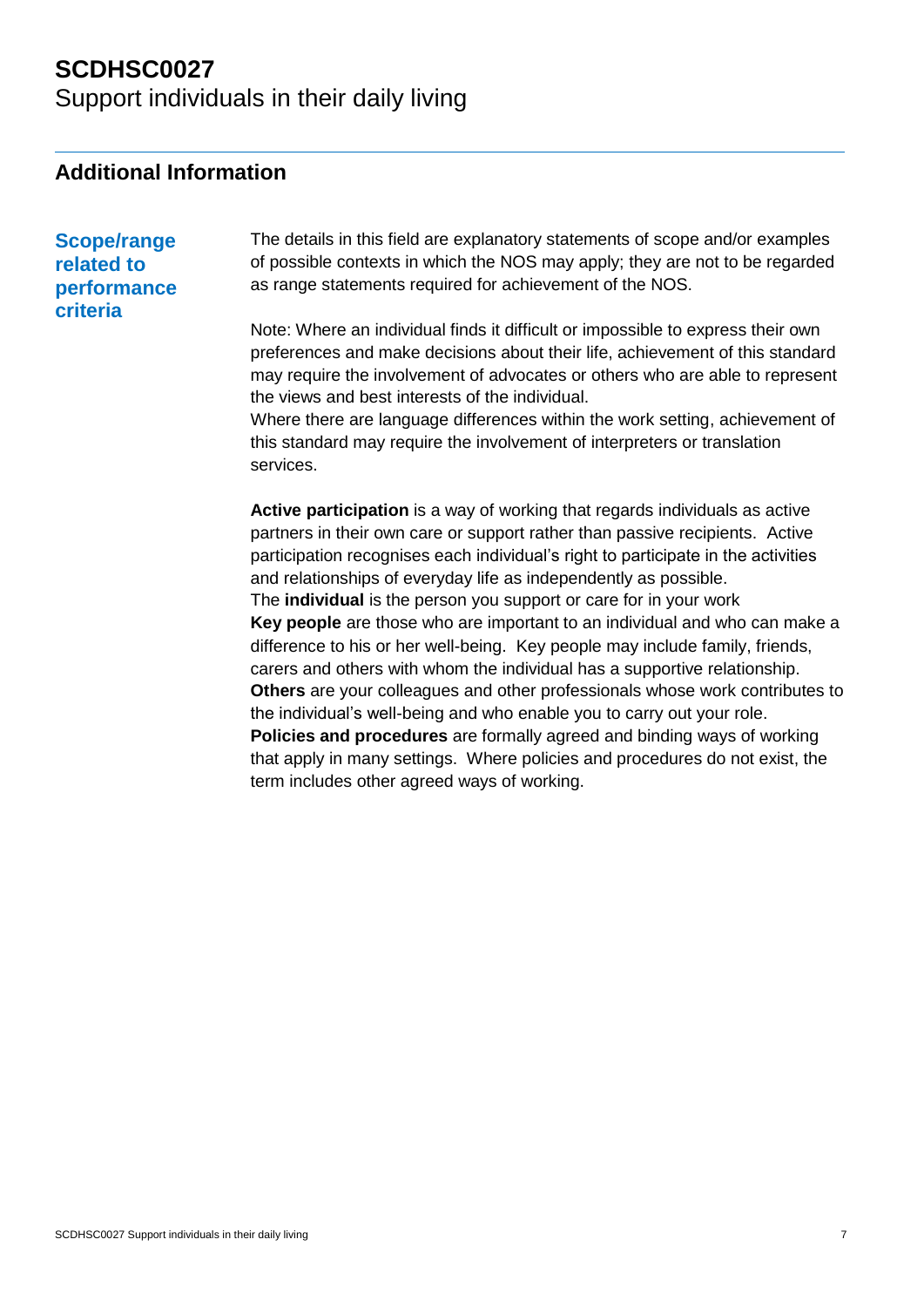## **SCDHSC0027** Support individuals in their daily living

#### **Scope/range related to knowledge and understanding**

The details in this field are explanatory statements of scope and/or examples of possible contexts in which the NOS may apply; they are not to be regarded as range statements required for achievement of the NOS.

#### **All knowledge statements must be applied in the context of this standard.**

**Factors that may affect the health, wellbeing and development of individuals** may include adverse circumstances or trauma before or during birth; autistic spectrum conditions; dementia; family circumstances; frailty; harm or abuse; injury; learning disability; medical conditions (chronic or acute); mental health; physical disability; physical ill health; poverty; profound or complex needs; sensory needs; social deprivation; substance misuse

**Values** Adherence to codes of practice or conduct where applicable to your role and the principles and values that underpin your work setting, including the rights of children, young people and adults. These include the rights: To be treated as an individual To be treated equally and not be discriminated against To be respected To have privacy To be treated in a dignified way To be protected from danger and harm To be supported and cared for in a way that meets their needs, takes account of their choices and also protects them To communicate using their preferred methods of communication and language To access information about themselves